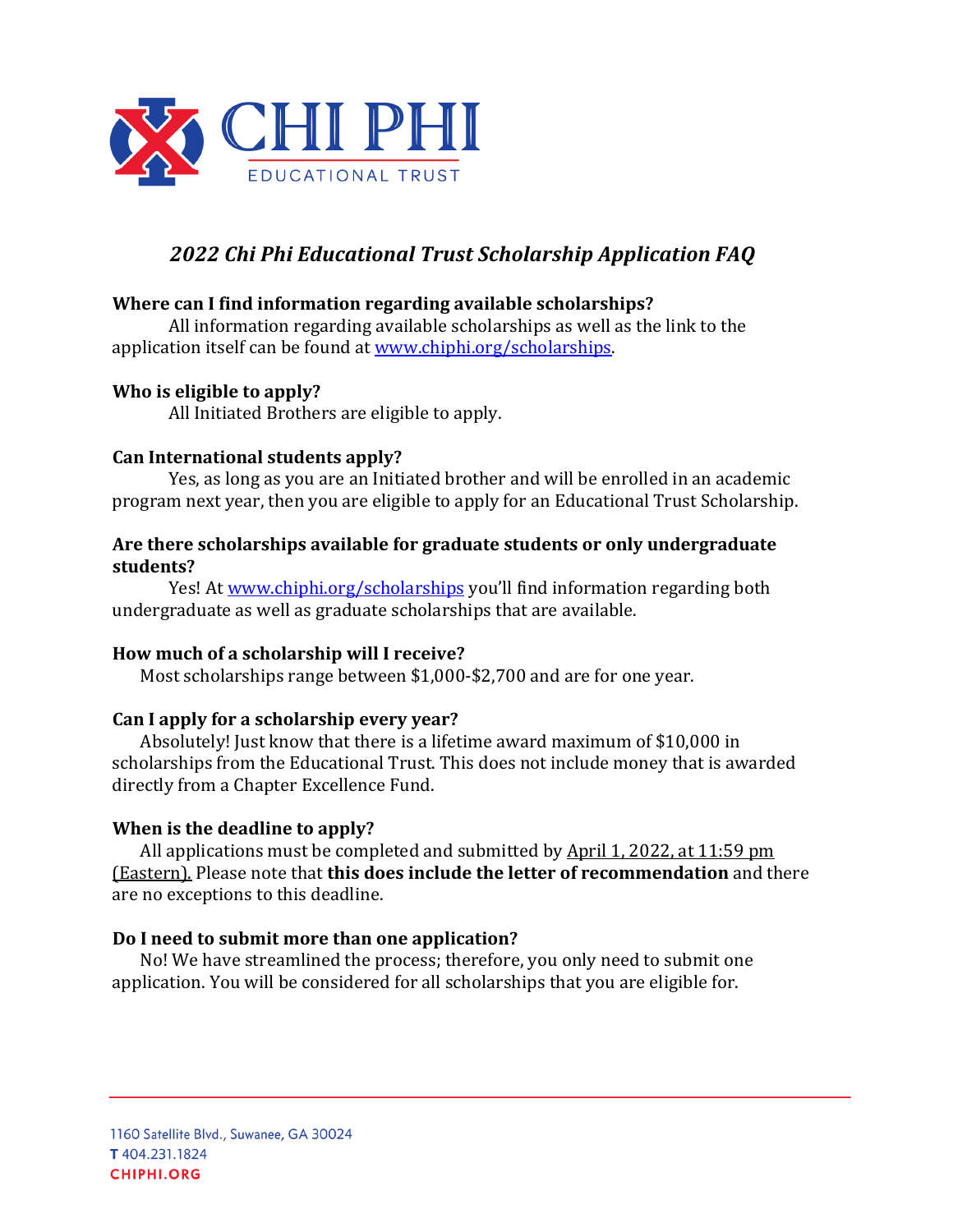

## Do I have to finish the application in one sitting?

No! The Smarter Select program allows you to work on a section at a time, save, close out, and then log back in when it is convenient for you. So, know that you may save and log in to work on your application as many times as needed to complete it.

### **What areas are evaluated within the scholarship process?**

The committee will review each application in the following areas:

- **i.** Grade Point Average
- **ii.** Leadership and Involvement (Chi Phi, Campus, and Community)
- **iii.** Community Service & Philanthropy
- iv. Educational/Professional Achievements
- **v.** Letter of Recommendation
- **vi.** Cover Letter

### **What can I submit to verify my GPA?**

You will need to submit a copy of your academic transcript (unofficial copy is acceptable). Screen shots of courses will not be accepted. Also, it is important to note that you must submit your SPRING transcript.

#### **Who reviews applications?**

The Scholarship Review Committee is currently comprised of twenty Alumni from Chapters all across the country who have graduated between 1980-2019.

### Who should I ask to write my letter of recommendation?

You want to ask someone who can speak to your character, accomplishments and academic/professional goals. You'll want to consider asking a professor, academic advisor, a Chi Phi Alumnus, a supervisor from work/internship, etc.

#### How do I send the letter of recommendation request to my reference?

You can send a request through the Smarter Select application. Once you fill in your reference's name and contact information, you can send them the request. He/she will then be able to upload the letter directly to your application. However, if there are any technical difficulties, feel free to reach out to scholarships@chiphi.org.

#### How long should the cover letter be and what should it include?

The cover letter should be no longer than two pages; however, ideally it should be about one page in length. Again, the goal here is to provide some insight into your character, aspirations, goals, accomplishments, etc. Help the reviewers to really gain insight on who you are and how a scholarship will help you to achieve your goals.